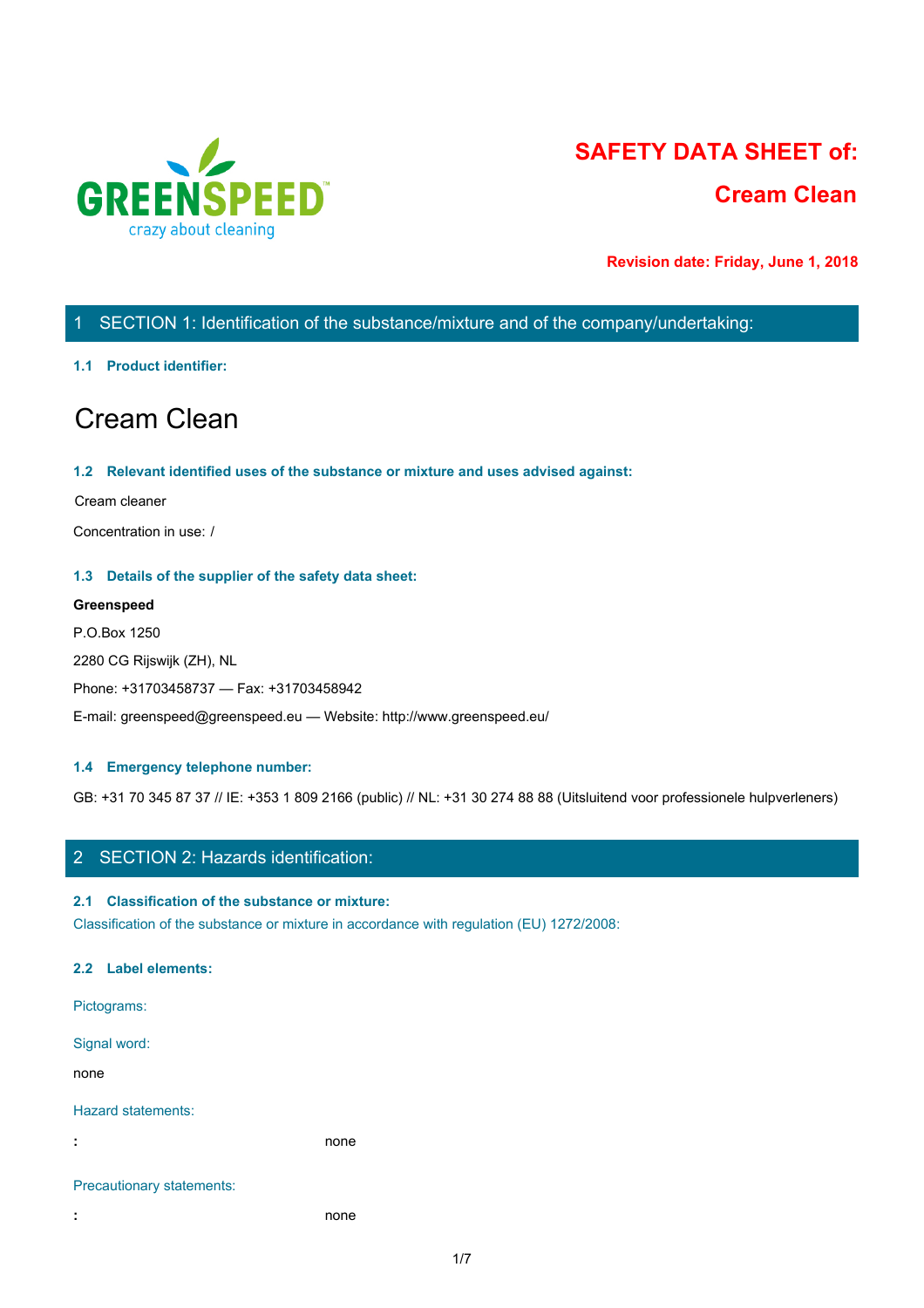## Contains:

none and the state of the state of the state of the state of the state of the state of the state of the state of the state of the state of the state of the state of the state of the state of the state of the state of the s

## **2.3 Other hazards:**

none and the state of the state of the state of the state of the state of the state of the state of the state of the state of the state of the state of the state of the state of the state of the state of the state of the s

## 3 SECTION 3: Composition/information on ingredients:

| Phenoxyethanol | $\leq 1\%$ | CAS number:                       | 122-99-6                               |
|----------------|------------|-----------------------------------|----------------------------------------|
|                |            | EINECS:                           | 204-589-7                              |
|                |            | <b>REACH Registration number:</b> |                                        |
|                |            | <b>CLP Classification:</b>        | H302 Acute tox. 4<br>H319 Eye Irrit. 2 |

For the full text of the H phrases mentioned in this section, see section 16.

## 4 SECTION 4: First aid measures:

## **4.1 Description of first aid measures:**

Always ask medical advice as soon as possible should serious or continuous disturbances occur.

| <b>Skin contact:</b> | rinse with water.                                                                                |
|----------------------|--------------------------------------------------------------------------------------------------|
| Eye contact:         | rinse first with plenty of water, if necessary seek medical attention.                           |
| Ingestion:           | rinse first with plenty of water, if necessary seek medical attention.                           |
| Inhalation:          | in case of serious or continuous discomforts: remove to fresh air and seek medical<br>attention. |

## **4.2 Most important symptoms and effects, both acute and delayed:**

| <b>Skin contact:</b> | none                                                        |
|----------------------|-------------------------------------------------------------|
| Eye contact:         | redness                                                     |
| Ingestion:           | diarrhoea, headache, abdominal cramps, sleepiness, vomiting |
| Inhalation:          | none                                                        |

## **4.3 Indication of any immediate medical attention and special treatment needed:**

none and the state of the state of the state of the state of the state of the state of the state of the state of the state of the state of the state of the state of the state of the state of the state of the state of the s

# 5 SECTION 5: Fire-fighting measures:

## **5.1 Extinguishing media:**

CO2, foam, powder, sprayed water

## **5.2 Special hazards arising from the substance or mixture:**

none and the state of the state of the state of the state of the state of the state of the state of the state of the state of the state of the state of the state of the state of the state of the state of the state of the s

## **5.3 Advice for firefighters:**

**Extinguishing agents to be avoided:** none and the state of the state of the state of the state of the state of the state of the state of the state of the state of the state of the state of the state of the state of the state of the state of the state of the s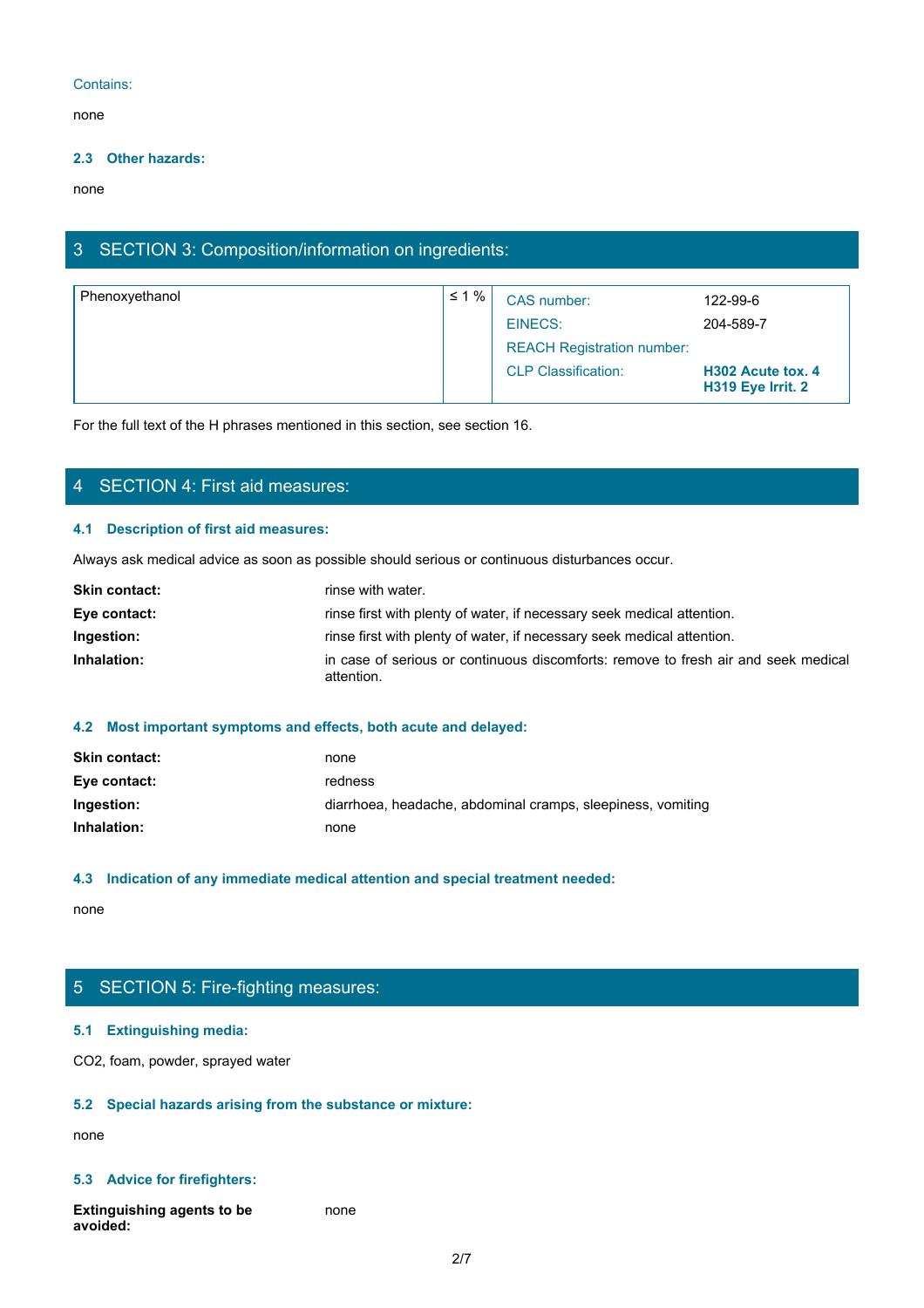## 6 SECTION 6: Accidental release measures:

## **6.1 Personal precautions, protective equipment and emergency procedures:**

SECTION 6: Accidental release measures:<br>
6.1 Personal precautions, protective equipment and emergency procedures:<br>
Do not walk into or touch spilled substances and avoid inhalation of fumes, smoke, dusts and vapours by sta windRemove any contaminated clothing and used contaminated protective equipment and dispose of it safely.

#### **6.2 Environmental precautions:**

do not allow to flow into sewers or open water.

#### **6.3 Methods and material for containment and cleaning up:**

Contain released substance, store into suitable containers. If possible remove by using absorbent material.

## **6.4 Reference to other sections:**

for further information check sections 8 & 13.

## 7 SECTION 7: Handling and storage:

## **7.1 Precautions for safe handling:**

## **7.2 Conditions for safe storage, including any incompatibilities:**

#### **7.3 Specific end use(s):**

## 8 SECTION 8: Exposure controls/personal protection:

#### **8.1 Control parameters:**

#### /

## **8.2 Exposure controls:**

|                                  | $\mathcal{L}$ . Precaduons for sale nanding.                                                                                                                                                                                                                                                                                                                      |  |
|----------------------------------|-------------------------------------------------------------------------------------------------------------------------------------------------------------------------------------------------------------------------------------------------------------------------------------------------------------------------------------------------------------------|--|
|                                  | handle with care to avoid spillage.                                                                                                                                                                                                                                                                                                                               |  |
|                                  | 7.2 Conditions for safe storage, including any incompatibilities:                                                                                                                                                                                                                                                                                                 |  |
|                                  | keep in a sealed container in a closed, frost-free, ventilated room.                                                                                                                                                                                                                                                                                              |  |
| 7.3 Specific end use(s):         |                                                                                                                                                                                                                                                                                                                                                                   |  |
| Cream cleaner                    |                                                                                                                                                                                                                                                                                                                                                                   |  |
|                                  | 8 SECTION 8: Exposure controls/personal protection:                                                                                                                                                                                                                                                                                                               |  |
| 8.1 Control parameters:          |                                                                                                                                                                                                                                                                                                                                                                   |  |
|                                  | Listing of the hazardous ingredients in section 3, of which the TLV value is known                                                                                                                                                                                                                                                                                |  |
|                                  |                                                                                                                                                                                                                                                                                                                                                                   |  |
| 8.2 Exposure controls:           |                                                                                                                                                                                                                                                                                                                                                                   |  |
| <b>Inhalation</b><br>protection: | respiratory protection is not required. Use ABEK type gas masks in case of irritating exposure. If<br>necessary, use with sufficient exhaust ventilation.                                                                                                                                                                                                         |  |
| <b>Skin</b><br>protection:       | handling with nitril-gloves (EN 374). Breakthrough time: >480' Material thickness: 0,35 mm.<br>Thoroughly check gloves before use. Take of the gloves properly without touching the outside<br>with your bare hands. The manufacturer of the protective gloves has to be consulted about the<br>suitability for a specific work station. Wash and dry your hands. |  |
| <b>Eye</b><br>protection:        | keep an eye-rinse bottle within reach. Tight-fitting safety goggles. Wear a face shield and<br>protective suit in case of exceptional processing problems.                                                                                                                                                                                                        |  |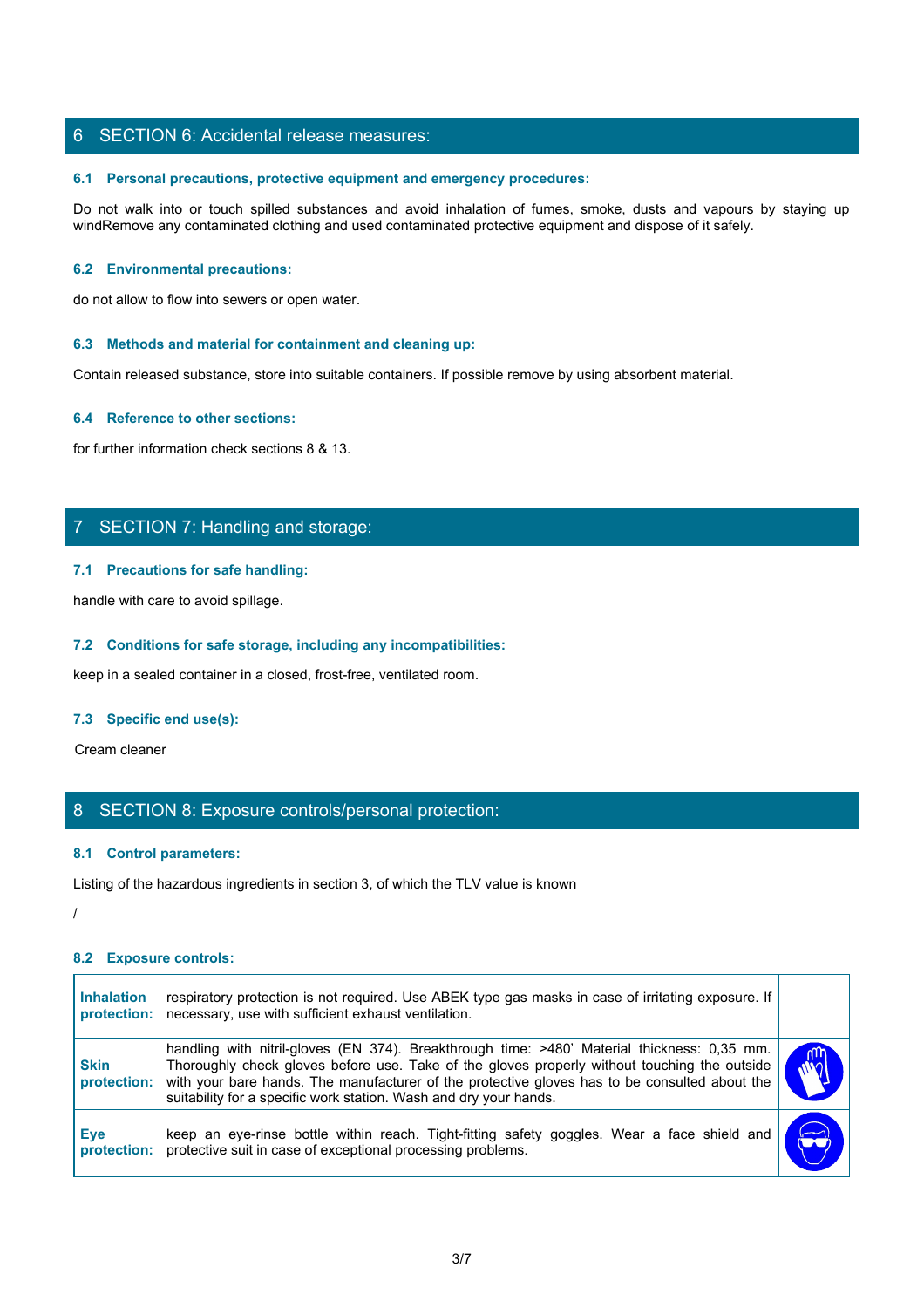

## 9 SECTION 9: Physical and chemical properties:

## **9.1 Information on basic physical and chemical properties:**

| Melting point/melting range:                              | 0 °C                      |
|-----------------------------------------------------------|---------------------------|
| <b>Boiling point/Boiling range:</b>                       | 100 °C - 290 °C           |
| pH:                                                       | 9.5                       |
| pH 1% diluted in water:                                   |                           |
| Vapour pressure/20°C,:                                    | 2 332 Pa                  |
| Vapour density:                                           | not applicable            |
| Relative density, 20°C:                                   | 1.2210 kg/l               |
| Appearance/20°C:                                          | liquid                    |
| Flash point:                                              |                           |
| Flammability (solid, gas):                                | not applicable            |
| Auto-ignition temperature:                                | 370 °C                    |
| <b>Upper flammability or explosive</b><br>limit, (Vol %): | 19.000 %                  |
| Lower flammability or explosive<br>limit, (Vol %):        | 3.000 %                   |
| <b>Explosive properties:</b>                              | not applicable            |
| <b>Oxidising properties:</b>                              | not applicable            |
| <b>Decomposition temperature:</b>                         |                           |
| Solubility in water:                                      | not soluble               |
| <b>Partition coefficient: n-</b><br>octanol/water:        | not applicable            |
| Odour:                                                    | characteristic            |
| <b>Odour threshold:</b>                                   | not applicable            |
| Dynamic viscosity, 20°C:                                  | 83 000 mPa.s              |
| Kinematic viscosity, 40°C:                                | 67 977 mm <sup>2</sup> /s |
| Evaporation rate (n-BuAc = 1):                            | 0.300                     |

### **9.2 Other information:**

| Volatile organic component (VOC):                   |  |
|-----------------------------------------------------|--|
| <b>Volatile organic component (VOC):</b> 12.210 g/l |  |
| <b>Sustained combustion test:</b>                   |  |

# 10 SECTION 10: Stability and reactivity:

## **10.1 Reactivity:**

stable under normal conditions.

## **10.2 Chemical stability:**

extremely high or low temperatures.

## **10.3 Possibility of hazardous reactions:**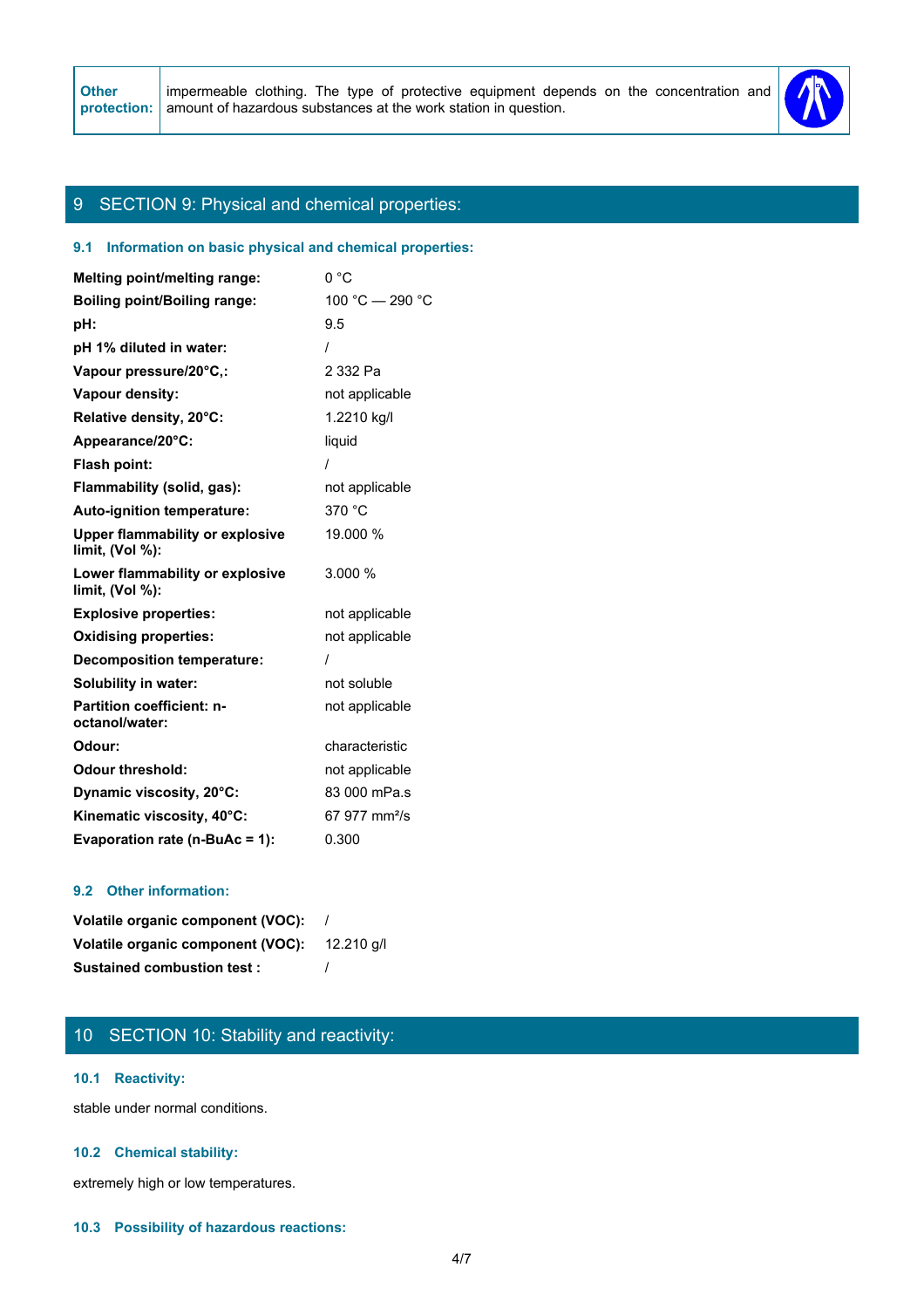none and the state of the state of the state of the state of the state of the state of the state of the state of the state of the state of the state of the state of the state of the state of the state of the state of the s

#### **10.4 Conditions to avoid:**

protect from sunlight and do not expose to temperatures exceeding + 50°C.

#### **10.5 Incompatible materials:**

acids, alkalines, oxidants, reductants

## **10.6 Hazardous decomposition products:**

doesn't decompose with normal use

## 11 SECTION 11: Toxicological information:

#### **11.1 Information on toxicological effects:**

# **Calculated acute toxicity, ATE oral:** /

| 11 SECTION 11: Toxicological information:                  |                                                                                                                         |
|------------------------------------------------------------|-------------------------------------------------------------------------------------------------------------------------|
| 11.1 Information on toxicological effects:                 |                                                                                                                         |
| About the preparation itself: No additional data available |                                                                                                                         |
| Calculated acute toxicity, ATE oral: /                     |                                                                                                                         |
| <b>Calculated acute toxicity, ATE</b><br>dermal:           |                                                                                                                         |
| Phenoxyethanol                                             | LD50 oral, rat:<br>500 mg/kg                                                                                            |
|                                                            | LD50 dermal, rabbit:<br>$\geq$ 5 000 mg/kg                                                                              |
|                                                            | LC50, Inhalation, rat, 4h: $\geq$ 50 mg/l                                                                               |
| 12 SECTION 12: Ecological information:<br>12.1 Toxicity:   |                                                                                                                         |
|                                                            |                                                                                                                         |
| No additional data available                               |                                                                                                                         |
| 12.2 Persistence and degradability:                        |                                                                                                                         |
| No.648/2004 on detergents.                                 | The surfactants contained in this preparation comply with the biodegradability criteria as laid down in Regulation (EC) |
| 12.3 Bioaccumulative potential:                            |                                                                                                                         |
| No additional data available                               |                                                                                                                         |
|                                                            |                                                                                                                         |

# 12 SECTION 12: Ecological information:

## **12.1 Toxicity:**

## **12.2 Persistence and degradability:**

#### **12.3 Bioaccumulative potential:**

#### **12.4 Mobility in soil:**

| Water hazard class, WGK (AwSV): |             |
|---------------------------------|-------------|
| Solubility in water:            | not soluble |

#### **12.5 Results of PBT and vPvB assessment:**

No additional data available

### **12.6 Other adverse effects:**

No additional data available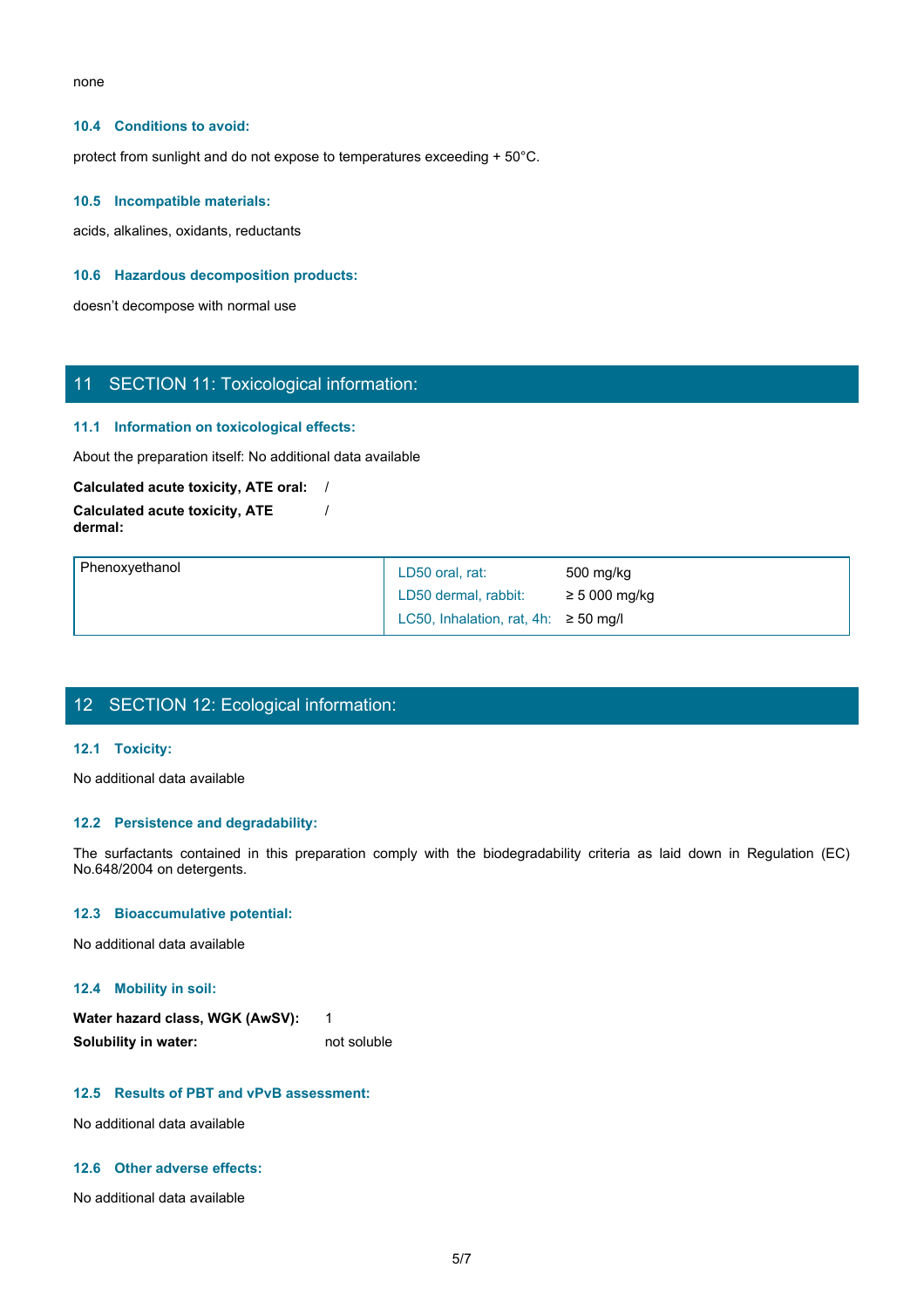## 13 SECTION 13: Disposal considerations:

#### **13.1 Waste treatment methods:**

The product may be discharged in the indicated percentages of utillization, provided it is neutralised to pH 7. Possible restrictive regulations by local authority should always be adhered to.<br>The product may be discharged restrictive regulations by local authority should always be adhered to.

## 14 SECTION 14: Transport information:

### **14.1 UN number:**

not applicable

## **14.2 UN proper shipping name:**

ADR, IMDG, ICAO/IATA not applicable

#### **14.3 Transport hazard class(es):**

| Class(es):                              | not applicable |
|-----------------------------------------|----------------|
| Identification number of the<br>hazard: | not applicable |

## **14.4 Packing group:**

not applicable

#### **14.5 Environmental hazards:**

not dangerous to the environment

#### **14.6 Special precautions for user:**

| <b>Hazard characteristics:</b> | not applicable |
|--------------------------------|----------------|
| <b>Additional guidance:</b>    | not applicable |

## 15 SECTION 15: Regulatory information:

## **15.1 Safety, health and environmental regulations/legislation specific for the substance or mixture:**

| <b>Hazard characteristics:</b>                         | not applicable                                                                                       |
|--------------------------------------------------------|------------------------------------------------------------------------------------------------------|
| <b>Additional guidance:</b>                            | not applicable                                                                                       |
|                                                        |                                                                                                      |
|                                                        |                                                                                                      |
| 15 SECTION 15: Regulatory information:                 |                                                                                                      |
|                                                        | 15.1 Safety, health and environmental regulations/legislation specific for the substance or mixture: |
| Water hazard class, WGK (AwSV):                        | $\overline{\phantom{1}}$                                                                             |
| Volatile organic component (VOC):                      |                                                                                                      |
| Volatile organic component (VOC):                      | 12.210 g/l                                                                                           |
| <b>Composition by regulation (EC)</b><br>648/2004:     | Nonionic surfactants < 5%, Preservatives (Phenoxyethanol)                                            |
| <b>15.2 Chemical Safety Assessment:</b>                |                                                                                                      |
| No data available                                      |                                                                                                      |
|                                                        |                                                                                                      |
| 16 SECTION 16: Other information:                      |                                                                                                      |
| Legend to abbreviations used in the safety data sheet: |                                                                                                      |
| ADR:                                                   | The European Agreement concerning the International Carriage of Dangerous<br>Goods by Road           |
|                                                        | 6/7                                                                                                  |
|                                                        |                                                                                                      |
|                                                        |                                                                                                      |

## **15.2 Chemical Safety Assessment:**

## 16 SECTION 16: Other information:

## **Legend to abbreviations used in the safety data sheet:**